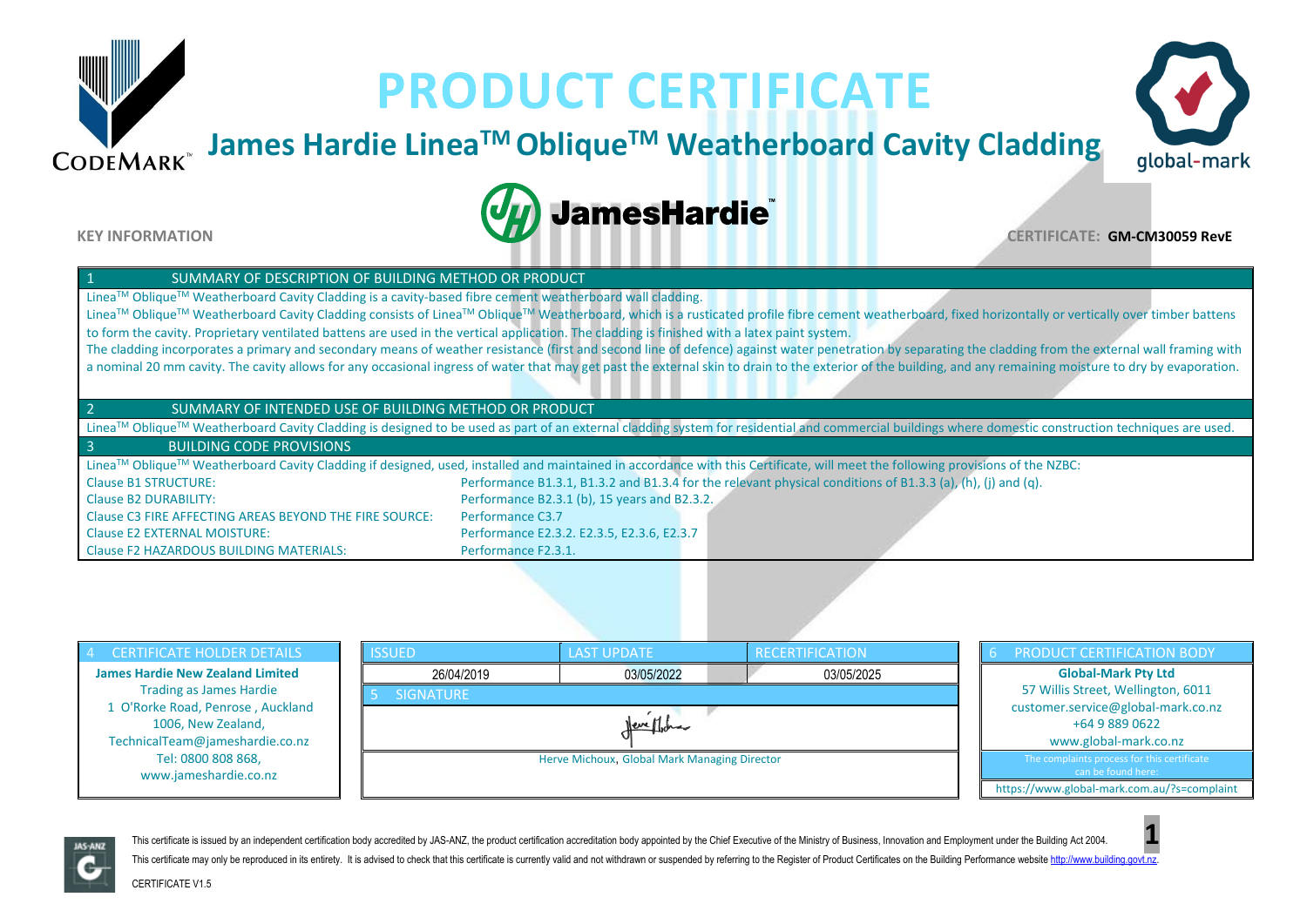## **James Hardie LineaTM ObliqueTM Weatherboard Cavity Cladding**



#### 7 CONDITIONS AND LIMITATIONS OF USE

- 1. Linea<sup>TM</sup> Oblique<sup>TM</sup> Weatherboard Cavity Cladding is certified as an external wall cladding for buildings within the following scope:
	- a. the scope limitations of NZBC Acceptable Solution E2/AS1, Paragraph 1.1; and,
	- b. with a risk score of 0-20, calculated in accordance with NZBC Acceptable Solution E2/AS1, Table 2; and,
	- c. situated in NZS 3604:2011 Wind Zones up to, and including Extra High.
- 2. Linea™ Oblique™ Weatherboard Cavity Cladding is certified as an external fixed wall cladding solution for buildings within the following scope:
	- a. the scope limitations of NZBC Acceptable Solution E2/AS1, Paragraph 1.1 with regards to building height and floor plan area; and,
	- b. constructed with timber framing subject to specific engineering design; and,
	- c. situated in specific design wind pressures up to a maximum design differential ultimate limit state (ULS) of 2.5 kPa.
- 3. Specification and Installation shall be undertaken in accordance with all relevant technical information as follow (collectively references as the applicable technical documentation)
	- a. For the Horizontal applications, the BRANZ Appraisal No. 896 (2015) Amended 15 December 2015 Linea™ Oblique™ Weatherboard (Horizontal) Cavity Cladding and Linea™ ObliqueTM Weatherboard Horizontal Cavity Technical Specification September 2018, and
	- b. For the Vertical Application, the BRANZ Appraisal No. 897 (2015) Amended 15 December 2015 Linea™ Oblique™ Weatherboard (vertical) Cavity Cladding and Linea™ Oblique™ Weatherboard Vertical Cavity Technical Specification July 2018
- 4. LineaTM ObliqueTM Weatherboard Cavity Cladding must only be installed vertically or horizontally on vertical surfaces.
- 5. Linea™ Oblique™ Weatherboard Cavity Cladding is certified for use with aluminium window and door joinery that is installed with vertical jambs and horizontal heads and sills. Only joinery compliant with the requirements of NZS 4211:2008 including amendment 1 for the relevant Wind Zone or wind pressure shall be used with Linea™ Oblique™ Weatherboard Cavity Cladding.
- 6. Linea<sup>TM</sup> Oblique<sup>TM</sup> Weatherboard Cavity Cladding can only be used with the ancillary components as described in this certificate.
- 7. All exposed faces, including top edges at sills and all bottom edges of Linea™ Oblique™ Weatherboard and fibre cement ancillary components must be finished with a latex exterior paint system complying with any of Parts 7, 8, 9, or 10 of AS 3730.
- 8. E2.3.5 and E2.3.6 compliance is limited to cavities created between the internal surface of the weatherboard and the sarking.

### 8 HEALTH AND SAFETY INFORMATION

Standard industry safety practices and manufacturer safety requirement as detailed in the technical literature including the applicable SDS must be observed at all time. Please refer to James Hardie SDS Fibre Cement Products Nov 2020

#### 9 SUPPORTING INFORMATION ABOUT DESCRIPTION

Linea™ Oblique™ Weatherboards are rusticated profile weatherboards. The weatherboards are pre-primed with an acrylic primer on the front face and edges. Linea™ Oblique™ Weatherboards are 16 mm thick and are available 200 and 300 mm wide. The boards are supplied 2700 and 4200 mm long.

Linea™ Oblique™ Weatherboards are manufactured from a reduced density cellulose fibre cement formulation. The boards are formed, cut to length and then cured by high-pressure autoclaving. After autoclaving, a rusticated profile is machined on the top edge of the front face, and a rebated lap is machined on the bottom of the back face of the weatherboard. The front edge at the bottom of the board and the board ends are finished square. Linea™ Molique™ Weatherboards are manufactured to meet the requirements of AS/NZS 2908.2.

James Hardie supplies the following ancillary components:



This certificate is issued by an independent certification body accredited by JAS-ANZ, the product certification accreditation body appointed by the Chief Executive of the Ministry of Business. Innovation and Employment un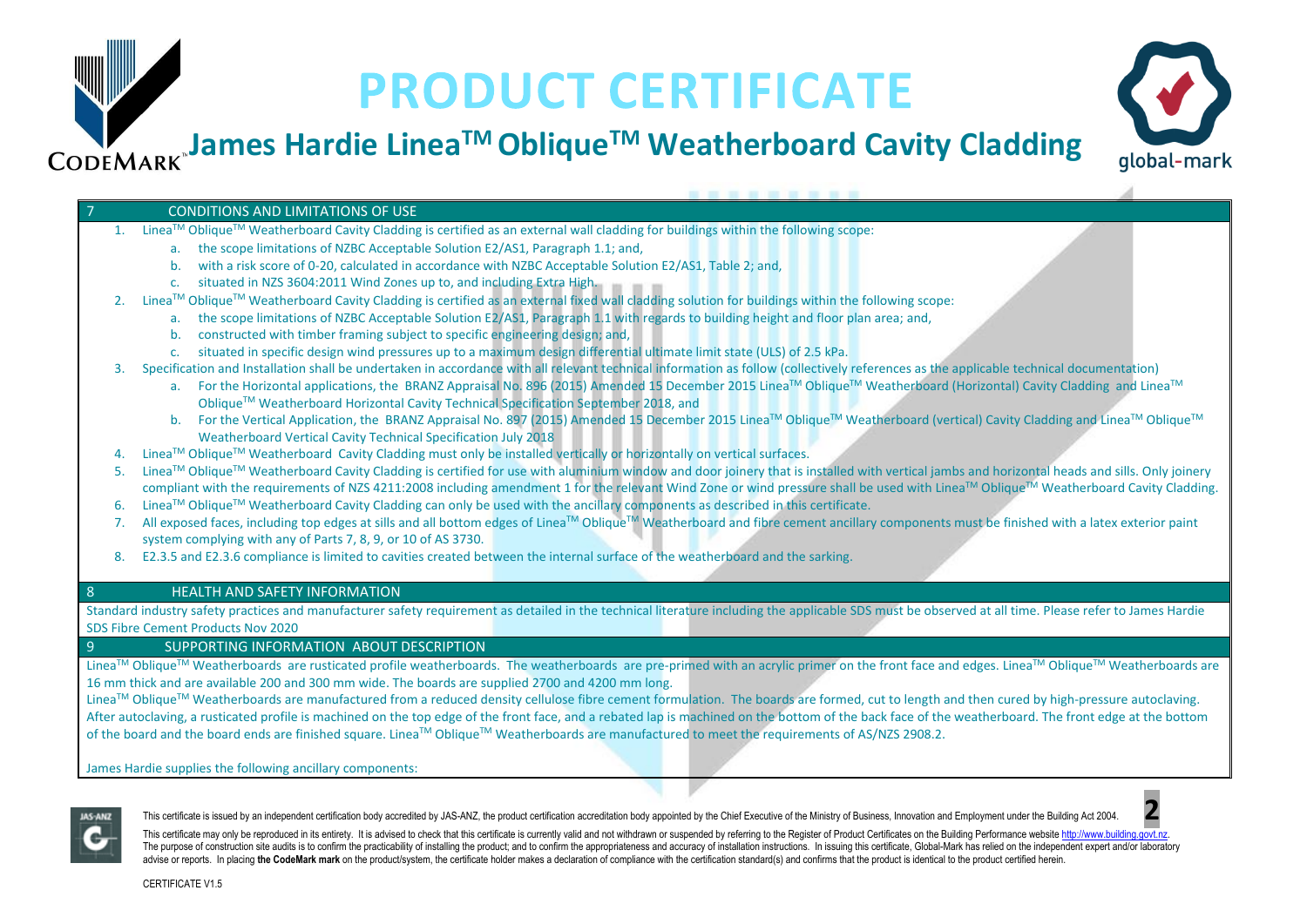# global-mark

## **James Hardie LineaTM ObliqueTM Weatherboard Cavity Cladding**

- For the horizontal applications
	- Joint flashings Oblique Trimline Joint Flashing and Vertical Joint Flashing. The joint flashings are available in extruded aluminium in 3000 mm lengths.
	- External and internal corner mouldings 90° anodised aluminium external box corner available in 2700 and 4000 mm lengths, and 90° internal corner 'W' mould, available in 2700 mm lengths. Window jamb flashing – aluminium 'L' extrusion available in 3000 mm lengths.
	- Cavity vent strip Stria aluminium cavity closure or uPVC vent strip, available in 3000 mm lengths.
- For the vertical applications
	- James Hardie horizontal cavity battens 45 x 20 mm thick Radiata pine batten treated to Hazard Class H3.1. The top edge is bevelled with an 18° slope. The back face is grooved with 50 mm wide x 6 mm deep rebates at 150 mm centres, and the front face is grooved with 5 mm wide x 5 mm deep rebates at 150 mm centres. The grooves are offset on each face.
	- Oblique Trimline joint flashing extruded aluminium in 3000 mm lengths.
	- Trimline jointers aluminium horizontal, internal corner and external corner jointers to cover joints in the Trimline joint flashing.
	- External and internal corner mouldings 90° anodised aluminium external box corner available in 2700 and 4000 mm lengths, and 90° internal corner 'W' mould, available in 2700 mm lengths. Cavity vent strip – uPVC, available in 3000 mm lengths.

Other components not supplied by James Hardie but meet the following requirements

- For the horizontal and vertical applications
	- Flexible wall underlay building paper complying with NZBC Acceptable Solution E2/AS1, Table 23, or breather-type membranes covered by a valid Codemark Certification for use as wall underlays
	- Flexible wall underlay support polypropylene strap, 75 mm galvanised mesh, galvanised wire, or additional vertical battens for securing the flexible wall underlay in place and preventing bulging of the bulk insulation into the drainage cavity. (Note: mesh and wire galvanising must comply with AS/NZS 4534.)
	- Rigid wall underlay James Hardie Rigid Air Barriers covered by BRANZ Appraisal No. 611 (2011). Flexible sill, head and jamb flashing tape flexible flashing tapes complying with NZBC Acceptable Solution E2/AS1, Paragraph 4.3.11, or flexible flashing tapes covered by a valid Codemark Certification for use around window and door joinery openings.
	- Cavity battens nominal 50 mm wide by 25 mm thick (minimum finished size of 45 mm wide by 18 mm thick) timber treated to Hazard Class H3.1.
	- Cavity batten fixings 40 x 2.8 mm flat head hot-dip galvanised nails.
	- Linea<sup>™</sup> Oblique<sup>™</sup> Weatherboard fixings (with flexible wall underlays) 65 x 2.87 mm D-head or RounDrive hot-dip galvanised or stainless steel ring shank nails.
	- Linea<sup>™</sup> Oblique<sup>™</sup> Weatherboard fixings (with rigid wall underlays up to 10 mm thick) 75 x 3.06 mm D-head or RounDrive hot-dip galvanised or stainless steel ring shank nails
	- (Note: Stainless steel fixings must be Grade 316 and hot-dip galvanising must comply with AS/NZS 4680).
	- Joinery head flashings extruded or folded from aluminium or galvanised steel to suit the window or door trim opening. Refer to NZS 3604, Section 4 and NZBC Acceptable Solution E2/AS1, Table 20 for durability requirements.
	- Flexible sealant sealant complying with NZBC Acceptable Solution E2/AS1, or sealant covered by a valid Codemark Certification for use as a weather sealing sealant for exterior use.



This certificate is issued by an independent certification body accredited by JAS-ANZ. the product certification accreditation body appointed by the Chief Executive of the Ministry of Business. Innovation and Employment u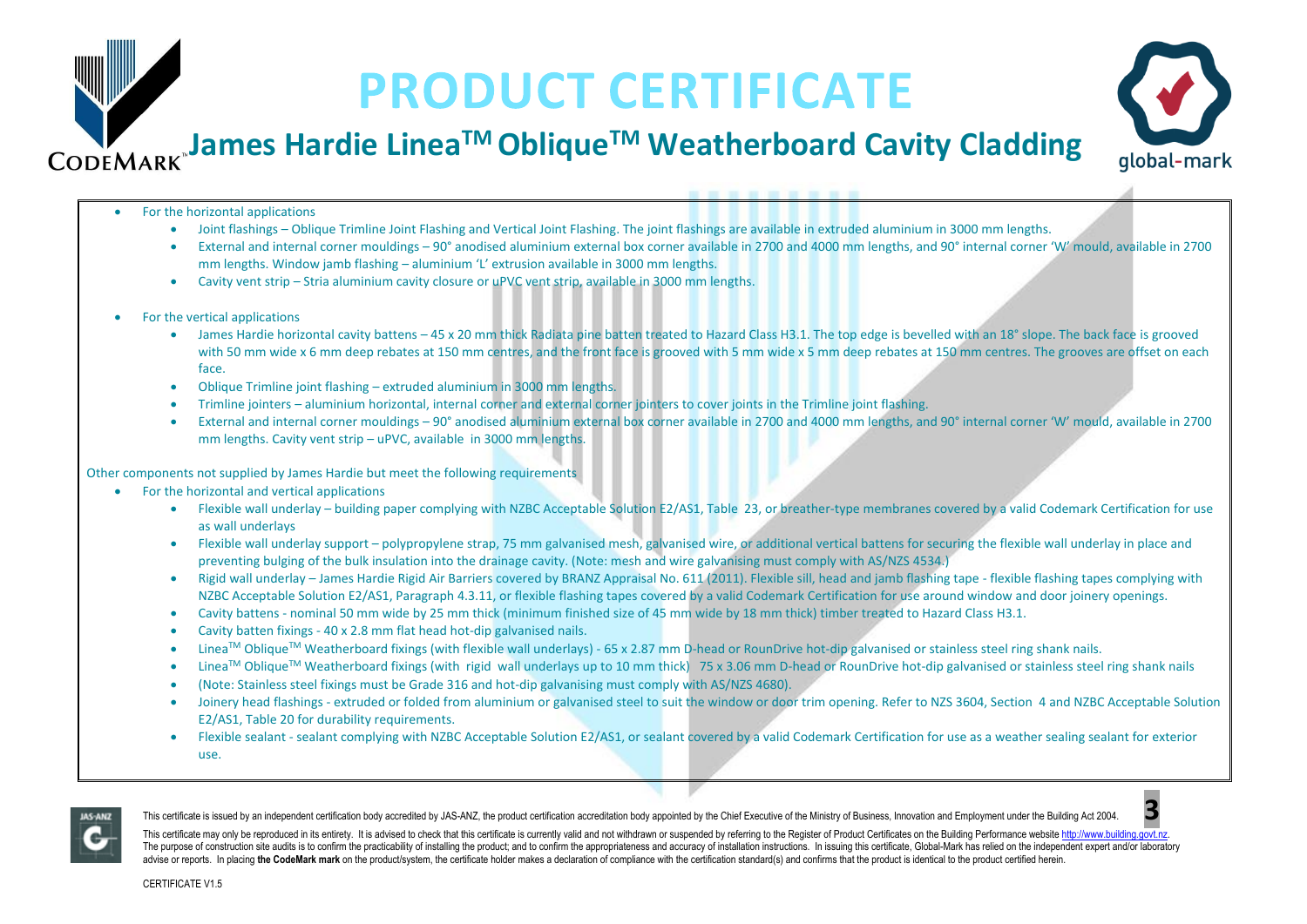# global-mark

### **James Hardie LineaTM ObliqueTM Weatherboard Cavity Cladding CODEMARK**

#### • For the horizontal applications

- Timber trim and moulding for use around windows and door. Timber trim and moulding must be finished in accordance with NZBC.
- Timber trim and moulding fixings 60 x 3.15 mm or 75 x 3.15 mm hot-dip galvanised jolt head nails and stainless steel ring shank jolt head nail.
- Stainless steel fixings must be Grade 316 and hot-dip galvanising must comply with AS/NZS 4680).
- Planted sill and scribers timber treated to Hazard Class H3.1, pre-primed before installation. Window and door trim cavity air seal air seals complying with NZBC Acceptable Solution E2/AS1, Paragraph 9.1.6, or self-expanding, moisture cure polyurethane foam air seals covered by a valid Codemark Certification suitable for use around window, door and other wall penetration openings.

#### • For the vertical applications

• Window and door trim cavity air seal - air seals complying with NZBC Acceptable Solution E2/AS1, Paragraph 9.1.6, or self-expanding, moisture cure polyurethane foam air seals covered by a valid Codemark Certification suitable for use around window, door and other wall penetration openings.

| 10<br>SUPPORTING INFORMATION ABOUT INTENDED USE                                                                                                                                             |                                                                |                                                                                                          |  |                                     |  |  |  |
|---------------------------------------------------------------------------------------------------------------------------------------------------------------------------------------------|----------------------------------------------------------------|----------------------------------------------------------------------------------------------------------|--|-------------------------------------|--|--|--|
| <b>NIL</b>                                                                                                                                                                                  |                                                                |                                                                                                          |  |                                     |  |  |  |
| 11                                                                                                                                                                                          | SUPPORTING INFORMATION ABOUT CONDITIONS AND LIMITATIONS OF USE |                                                                                                          |  |                                     |  |  |  |
| Linea™ Oblique™ Weatherboard Cavity Cladding can be used to provide fire resistance rated construction, but this aspect has not been assessed and is outside the scope of this certificate. |                                                                |                                                                                                          |  |                                     |  |  |  |
| 12<br><b>BASIS FOR CERTIFICATION</b>                                                                                                                                                        |                                                                |                                                                                                          |  |                                     |  |  |  |
| The certification decision is based on independent technical review(s) of test report(s), engineering opinion(s) and other documented evidence(s), factory audit(s) and site review(s)      |                                                                |                                                                                                          |  |                                     |  |  |  |
| <b>Code Clause</b>                                                                                                                                                                          |                                                                | <b>Compliance pathway</b>                                                                                |  | <b>Evidence</b>                     |  |  |  |
| <b>B1</b>                                                                                                                                                                                   |                                                                | Alternative solution - Expert judgement                                                                  |  | 001, 002, 003,004, 005 and 006      |  |  |  |
| <b>B2</b>                                                                                                                                                                                   |                                                                | Alternative solution - Expert judgement                                                                  |  | 001, 002, 003,004, 005 and 006      |  |  |  |
| C <sub>3</sub>                                                                                                                                                                              |                                                                | Alternative solution - Expert judgement                                                                  |  | 001, 002, 003,004, 005 and 006      |  |  |  |
| E <sub>2</sub>                                                                                                                                                                              |                                                                | Alternative solution - Expert judgement                                                                  |  | 001, 002, 003,004, 005 and 006      |  |  |  |
| F <sub>2</sub>                                                                                                                                                                              |                                                                | Alternative solution - Expert judgement                                                                  |  | 001, 002, 003,004, 005, 006 and 007 |  |  |  |
| 13<br>SUPPORTING DOCUMENTATION FOR CERTIFICATION                                                                                                                                            |                                                                |                                                                                                          |  |                                     |  |  |  |
| <b>Ref</b>                                                                                                                                                                                  | <b>Author</b>                                                  | <b>Title</b>                                                                                             |  | Date and/or revision                |  |  |  |
| 001                                                                                                                                                                                         | <b>BRANZ</b>                                                   | LINEA™ OBLIQUE™ - WEATHERBOARD (HORIZONTAL) CAVITY CLADDING - Appraisal No. 896[2015]                    |  | Amended 15 December 2015            |  |  |  |
| 002                                                                                                                                                                                         | <b>BRANZ</b>                                                   | LINEA™ OBLIQUE™ - WEATHERBOARD (VERTICAL) CAVITY CLADDING - Appraisal No. 897[2015]                      |  | Amended 15 December 2015            |  |  |  |
| $003 *$                                                                                                                                                                                     | <b>BRANZ</b>                                                   | BRANZ Appraisals Means of Compliance - Basis of Appraisal - LINEA™ OBLIQUE™ - WEATHERBOARD<br>19/11/2015 |  |                                     |  |  |  |
|                                                                                                                                                                                             |                                                                | (HORIZONTAL) CAVITY CLADDING - Appraisal No. 896[2015]                                                   |  |                                     |  |  |  |
| $004 *$                                                                                                                                                                                     | <b>BRANZ</b>                                                   | BRANZ Appraisals Means of Compliance - Basis of Appraisal - LINEA™ OBLIQUE™ - WEATHERBOARD<br>19/11/2015 |  |                                     |  |  |  |
|                                                                                                                                                                                             |                                                                | (VERTICAL) CAVITY CLADDING - Appraisal No. 897[2015]                                                     |  |                                     |  |  |  |



This certificate is issued by an independent certification body accredited by JAS-ANZ, the product certification accreditation body appointed by the Chief Executive of the Ministry of Business, Innovation and Employment un